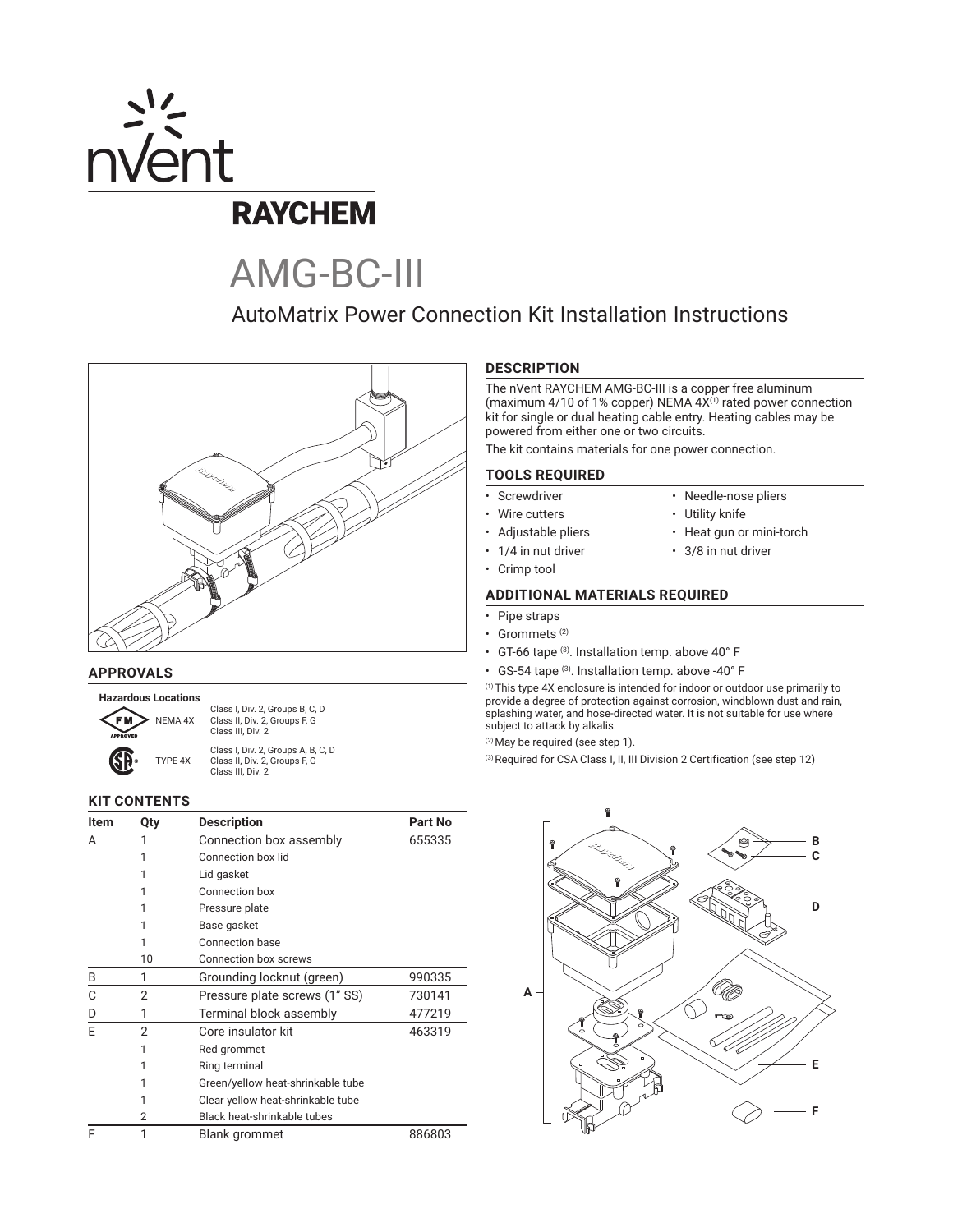### $\bigwedge$  warning:  $\bigwedge$  caution:

This component is an electrical device which must be installed correctly to ensure proper operation and to prevent shock or fire. Read these important warnings and carefully follow all the installation instructions.

- To minimize the danger of fire from sustained electrical arcing if the heating cable is damaged or improperly installed, use a ground fault protection device (GFPD). Arcing may not be stopped by conventional circuit breakers.
- Component approvals and performance are based on the use of specified parts only. Do not use substitute parts or vinyl electrical tape.
- The black heating cable core and fibers are conductive and can short. They must be properly insulated and kept dry.
- Damaged bus wires can overheat or short. Do not break bus wire strands when scoring the jacket or core.
- Heat damaged components can short. Use a heat gun or a torch with a soft, yellow, low-heat flame, not a blue focused flame. Keep the flame moving to avoid overheating, blistering, or charring the heat-shrinkable tubes. Avoid heating other components. Replace any damaged parts.

Overheating heat-shrinkable tubes will produce fumes that may cause irritation. Use adequate ventilation and avoid charring or burning.

Consult MSDS RAY/3122 for further information. CHEMTREC 24-hour emergency telephone: (800) 424-9300

Non-emergency health and safety information: (800) 545-6258.

#### **Heating cable types**

**1**

| • Identify heating cable type.<br>• Select correct grommet from chart on right.                                         |  |  |  |  |
|-------------------------------------------------------------------------------------------------------------------------|--|--|--|--|
| -CT or -CR<br>$\frac{1}{2}$<br><b><i><u>PARADORS</u></i></b><br>heating cable<br>with braid and<br>mmmm<br>outer jacket |  |  |  |  |

| Heating Cable  | Type           | <b>Grommet</b><br>$(10$ /pack $)$ | Part No. |
|----------------|----------------|-----------------------------------|----------|
| BTV, QTVR, XTV | -CT or -CR     | <b>RFD</b>                        | 725157   |
| KTV            | -CT            | р*                                | 700823   |
| LBTV**         | $-CT$ or $-CR$ | K*                                | 222724   |

Order separately

Requires terminal block assembly PN477219 (order separately)

**WARNING: Use of the wrong grommet can result in leaks, cracked components, shock or fire, and will invalidate approvals and certifications.**

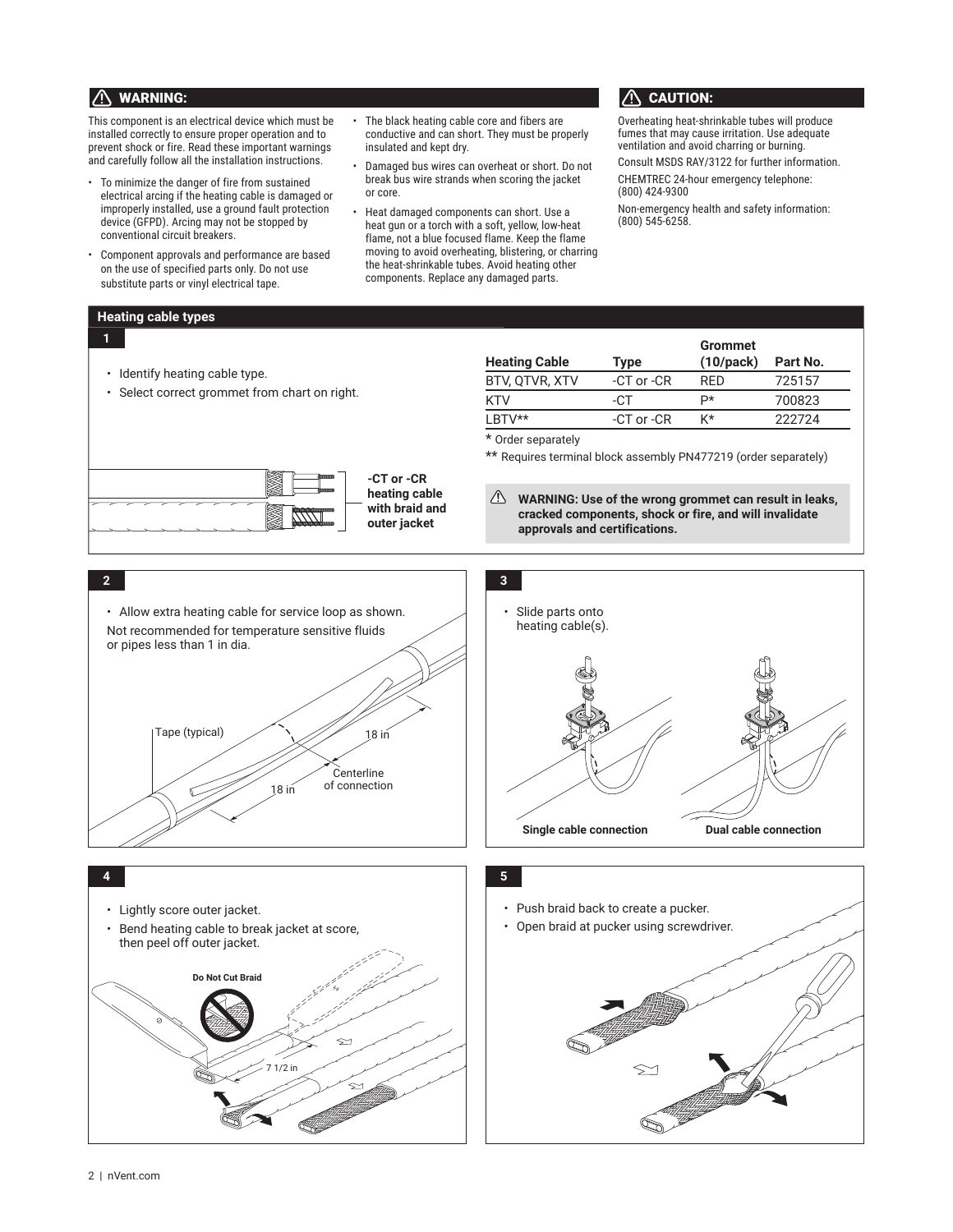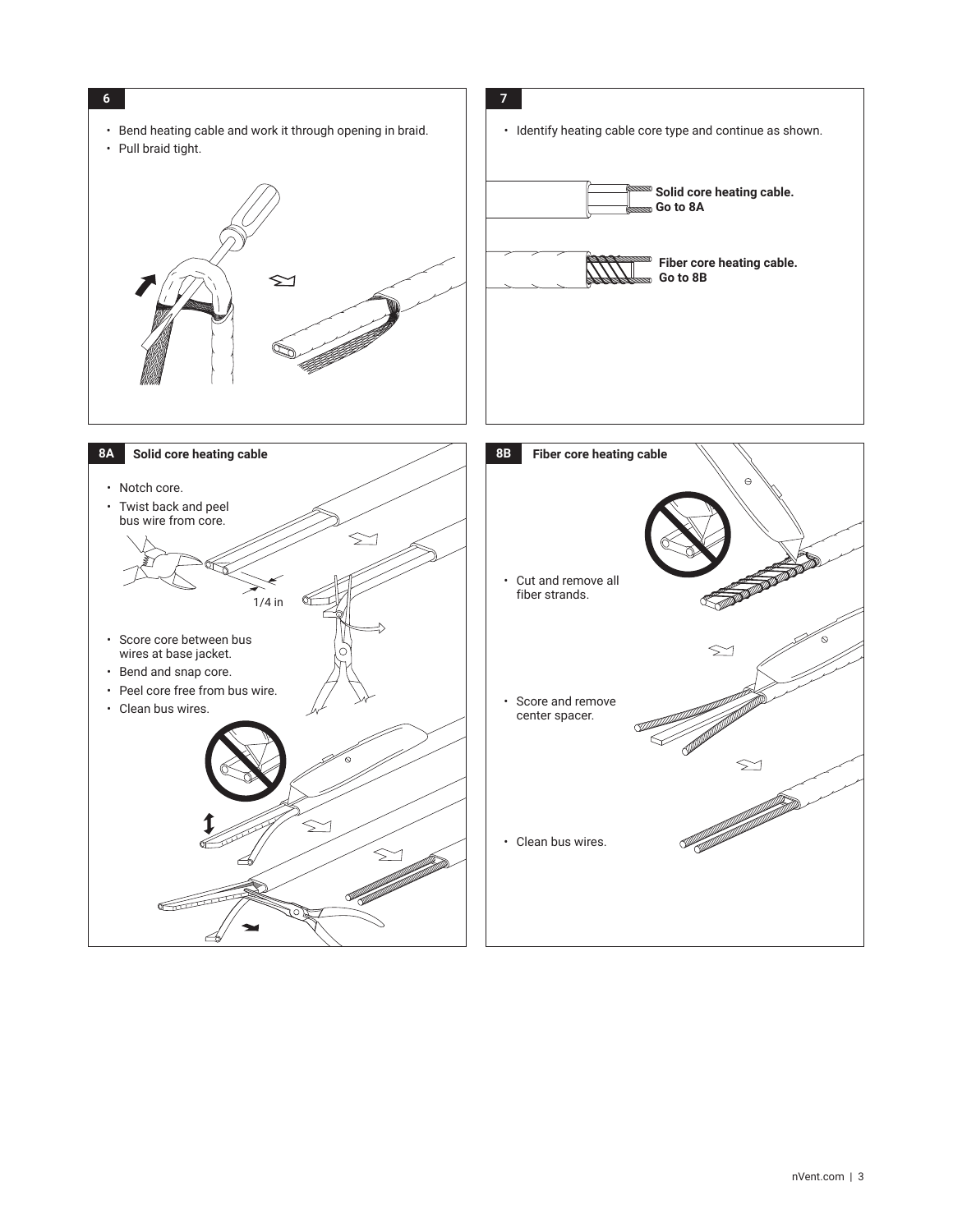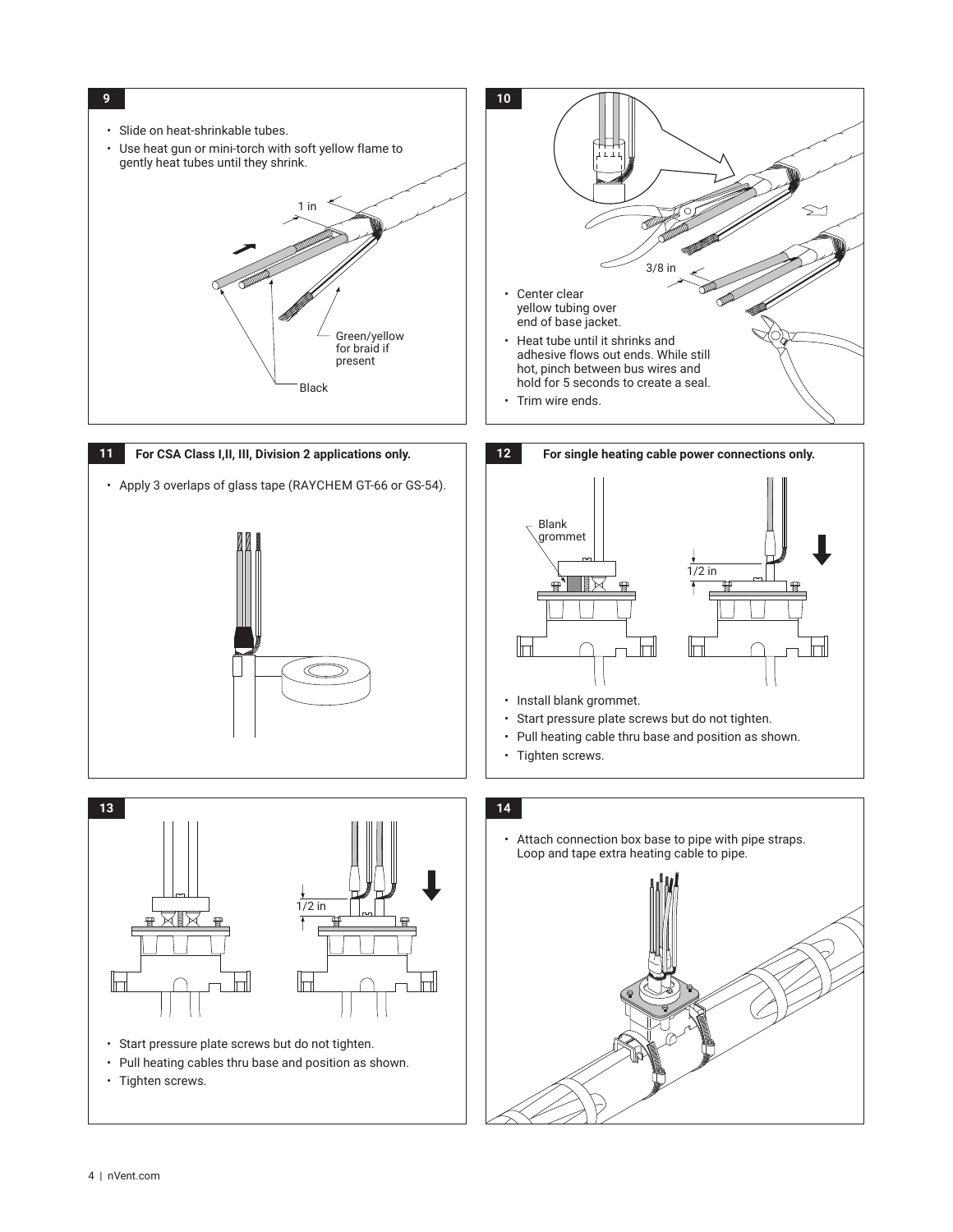